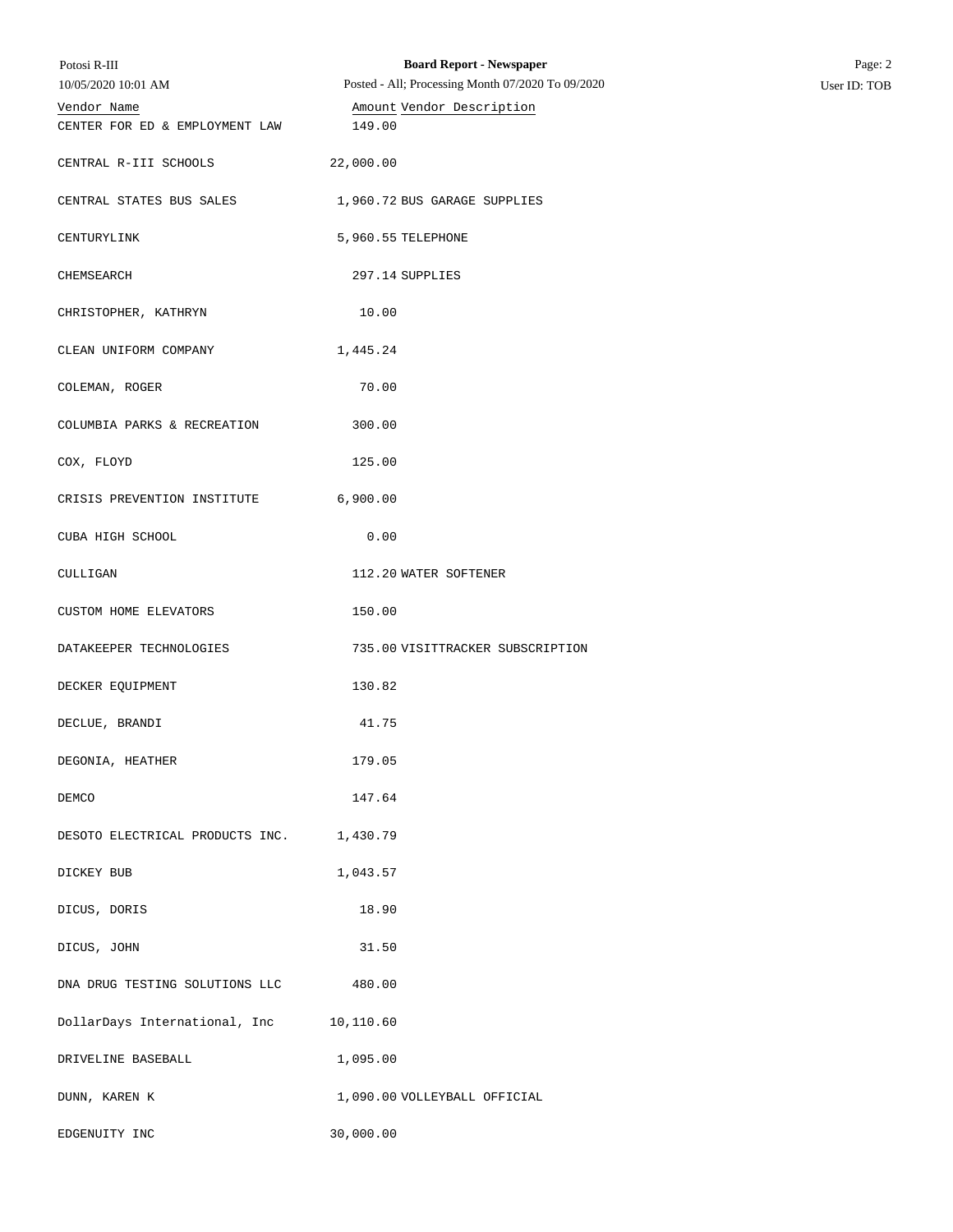| Potosi R-III                            | <b>Board Report - Newspaper</b>                   | Page: 3      |
|-----------------------------------------|---------------------------------------------------|--------------|
| 10/05/2020 10:01 AM                     | Posted - All; Processing Month 07/2020 To 09/2020 | User ID: TOB |
| Vendor Name                             | Amount Vendor Description                         |              |
| EDMENTUM, INC.                          | 53,504.00                                         |              |
| Education Plus                          | 370.00                                            |              |
| EDUCATIONAL THEATRE ASSOCIATION         | 129.00                                            |              |
| EDUCATORS PUBLISHING SERVICE            | 4,543.12                                          |              |
| ELLIOTT DATA SYSTEMS, INC.              | 1,571.75                                          |              |
| ELLIS BATTERY SPECIALISTS LLC           | 423.80                                            |              |
| ELLIS, KEVIN                            | 125.00                                            |              |
| ENHANCEMENTS, INC.                      | 240.00                                            |              |
| ERIC ARMIN INC. (EAI)                   | 869.08                                            |              |
| ESGI                                    | 3,582.00                                          |              |
| ETS                                     | 1,203.00                                          |              |
| FALLS, MIKE                             | 125.00                                            |              |
| Farmington High School Band<br>Boosters | 0.00                                              |              |
| FARMINGTON HIGH SCHOOL                  | 50.00                                             |              |
| FARMINGTON PARKS & RECREATION           | 1,292.00                                          |              |
| Farr, Rebecca                           | 33.74                                             |              |
| FASTENAL COMPANY                        | 1,517.14                                          |              |
| FEDERAL WAGE AND LABOR LAW<br>INSTITUTE | 292.55                                            |              |
| FILTER SERVICES OF SAINT LOUIS 1,419.75 |                                                   |              |
| FIREFLY COMPUTERS                       | 4,034.35                                          |              |
| FIRST STATE COMMUNITY BANK              | 3,100.00                                          |              |
| FISCHBECK, ALLISON                      | 130.00                                            |              |
| FLAGHOUSE, INC.                         | 3,134.34                                          |              |
| FLINN SCIENTIFIC INC                    | 326.08 SCIENCE SUPPLIES                           |              |
| FRESH AND CLEAN                         | 900.00                                            |              |
| GANT, WENDY                             | 128.25                                            |              |
| GIBSON, JEFF                            | 300.00                                            |              |
| GIBSON, SETH                            | 232.65                                            |              |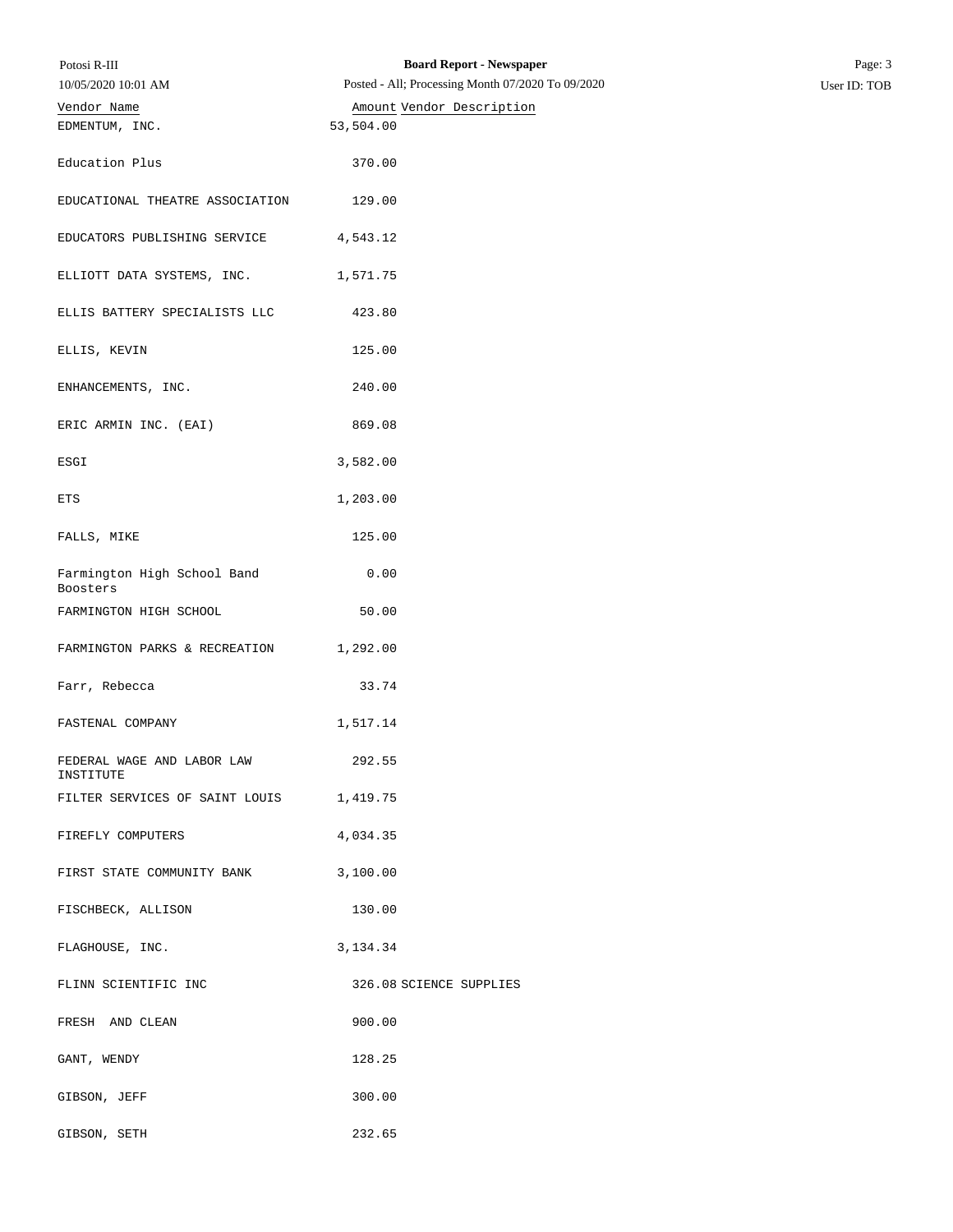| Potosi R-III                     | <b>Board Report - Newspaper</b>                   | Page: 4      |
|----------------------------------|---------------------------------------------------|--------------|
| 10/05/2020 10:01 AM              | Posted - All; Processing Month 07/2020 To 09/2020 | User ID: TOB |
| Vendor Name<br>GOLDEN, ALLIE     | Amount Vendor Description<br>75.00                |              |
|                                  |                                                   |              |
| <b>GOPHER</b>                    | 1,046.38 SPORTS SUPPLIES                          |              |
| GRAND TRUE VALUE RENTAL          | 647.68                                            |              |
| Gunnels, Brian                   | 125.00                                            |              |
| GWS CONTRACTORS INS              | 129.00                                            |              |
| HAAR, CHRISTINA                  | 117.09                                            |              |
| HARPS FOOD STORE INC             | 165.28                                            |              |
| HASSELL'S PIANO TUNING           | 200.00                                            |              |
| HD SUPPLY FACILITIES MAINT, LTD. | 479.70                                            |              |
| HILLYARD/ST.LOUIS                | 2,503.08                                          |              |
| HOLLOWAY DISTRIBUTING INC        | 9,164.14                                          |              |
| HUDL                             | 3,950.00                                          |              |
| HULTBERG, TED                    | 130.00                                            |              |
| INDEPENDENT JOURNAL INC          | 5,880.23 AD                                       |              |
| INMAN, ROB                       | 235.00                                            |              |
| INSTRUMENTALIST AWARDS LLC       | 200.00                                            |              |
| INTERSTATE BILLING SERVICE INC   | 38.78                                             |              |
| ITEEA                            | 80.00                                             |              |
| JACKSON HIGH SCHOOL              | 180.00                                            |              |
| Jackson, Louis                   | 125.00                                            |              |
| JENNINGS, TONYA                  | 126.71                                            |              |
| JOHNSON, MARVIN                  | 130.00 FOOTBALL OFFICIAL                          |              |
| JULIETTE, BRITTANY               | 25.00                                             |              |
| JUST RIGHT PRINTING              | 3,971.00                                          |              |
| KAMMERMANN'S EXT CO INC          | 1,440.00 PEST CONTROL                             |              |
| KANSAS CITY AUDIO VISUAL         | 626.98                                            |              |
| KING, JAMES                      | 130.00                                            |              |
| Kitchell, Amy                    | 200.00                                            |              |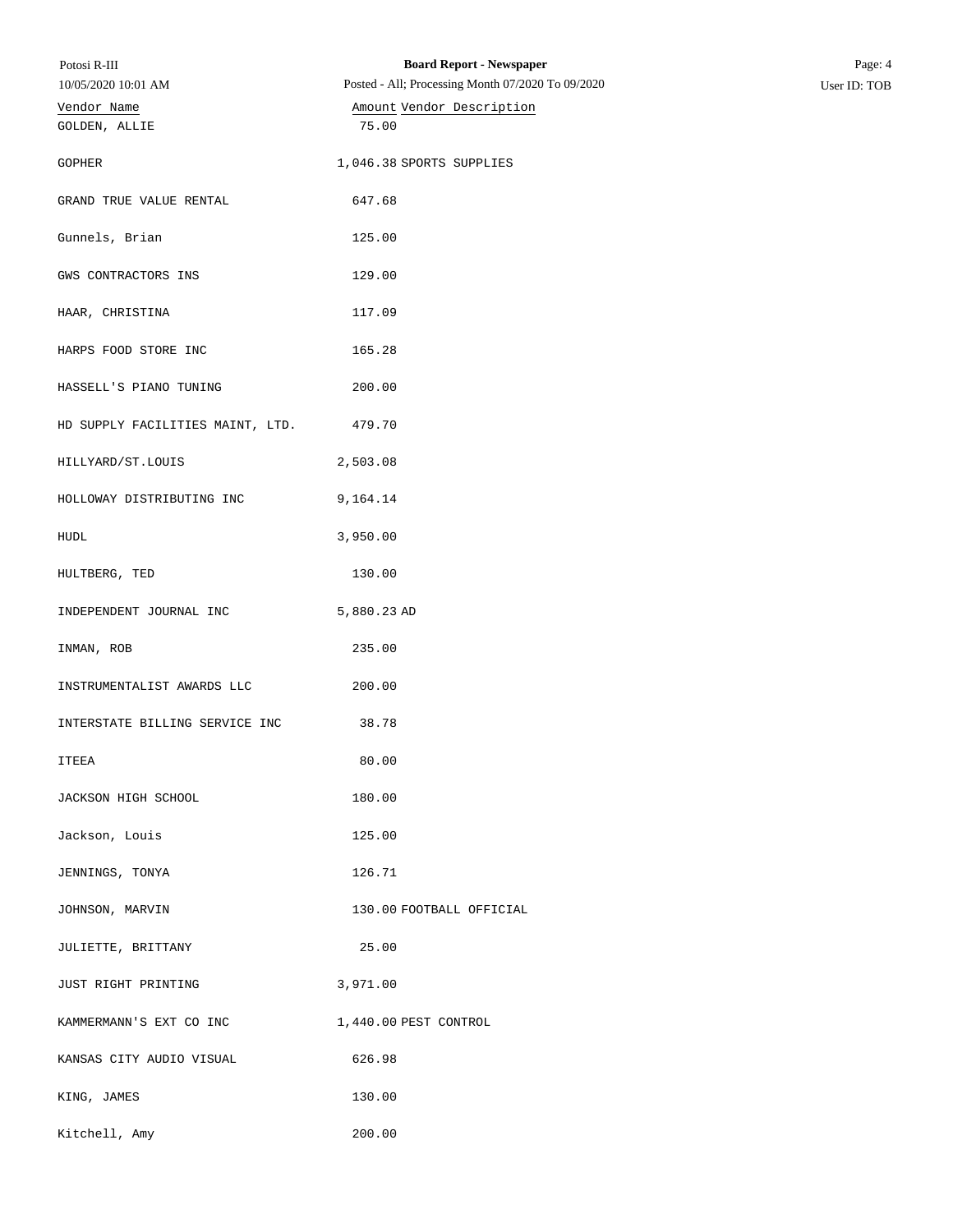| Potosi R-III                    | <b>Board Report - Newspaper</b>                   | Page: 5      |
|---------------------------------|---------------------------------------------------|--------------|
| 10/05/2020 10:01 AM             | Posted - All; Processing Month 07/2020 To 09/2020 | User ID: TOB |
| Vendor Name<br>KNUPP, YOLANDA   | Amount Vendor Description<br>45.00                |              |
| KUTA SOFTWARE                   | 1,022.00                                          |              |
| LABRUYERE, LANA                 | 790.00                                            |              |
| LAKESHORE                       | 666.30 SCHOOL SUPPLIES                            |              |
| LAWSON, JENNIFER                | 53.65                                             |              |
| LEARNING A-Z                    | 210.40                                            |              |
| LEARNING SCIENCES INTERNATIONAL | 5,000.00                                          |              |
| LEE, JIM DAVID                  | 125.00                                            |              |
| LEWIS, EMILY                    | 44.10                                             |              |
| LITTLE CAESAR'S POTOSI          | 69.56                                             |              |
| Luber, Thomas                   | 125.00                                            |              |
| MAAA                            | 560.00                                            |              |
| MAESP                           | 590.00 REG                                        |              |
| MAGIC-WRIGHTER INC              | 20.00                                             |              |
| MARCO TECHNOLOGIES LLC          | 2,065.95                                          |              |
| MARLER, JERAD                   | 70.00                                             |              |
| MARLER, KYLE                    | 255.00                                            |              |
| MASA                            | 2,690.00 DUES                                     |              |
| MASC                            | 100.00                                            |              |
| MCCAUL, ALEX                    | 900.00                                            |              |
| MCCOY, STEVEN                   | 59.99                                             |              |
| MCGRAW HILL EDUCATION           | 52,842.64                                         |              |
| MCI                             | 86.34 LONG DISTANCE                               |              |
| MELTON SIGNS & TSHIRTS          | 7,851.00                                          |              |
| MICKE, GARY                     | 285.30                                            |              |
| MICKES O'TOOLE, LLC             | 1,775.00                                          |              |
| MIMS, GARY                      | 900.00 BASKETBALL OFFICIAL                        |              |
| MINERAL AREA COLLEGE            | 1,000.00                                          |              |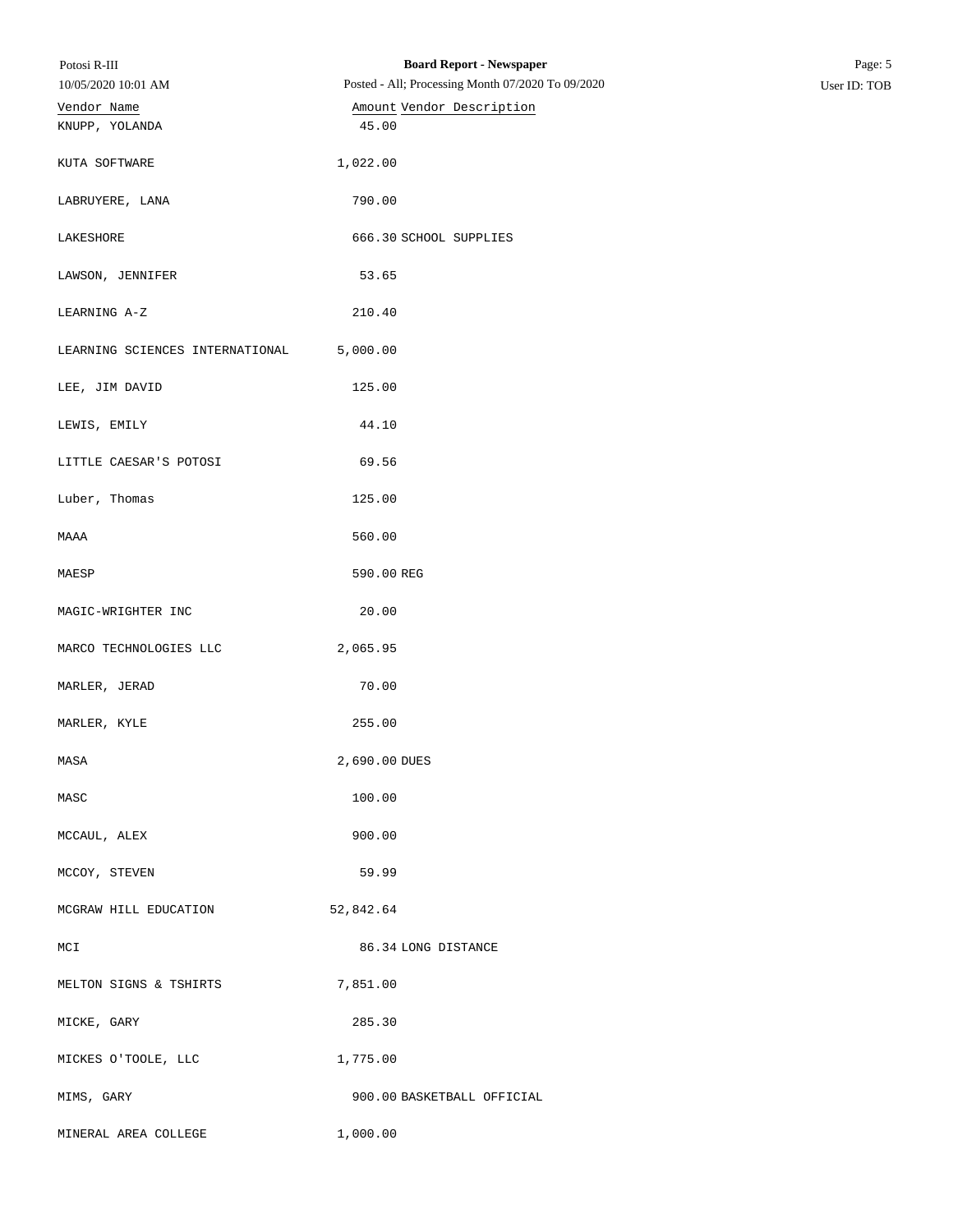| Potosi R-III                              | <b>Board Report - Newspaper</b>                   | Page: 6      |
|-------------------------------------------|---------------------------------------------------|--------------|
| 10/05/2020 10:01 AM                       | Posted - All; Processing Month 07/2020 To 09/2020 | User ID: TOB |
| Vendor Name                               | Amount Vendor Description                         |              |
| Mineral Area Football Conference          | 50.00                                             |              |
| MINERAL AREA OFFICE SUPPLY                | 28,667.26 OFFICE SUPPLIES                         |              |
| MISSOURI ASSOCIATION OF SEC<br>PRINCIPALS | 1,397.00                                          |              |
| MISSOURI SOUTHERN STATE UNIVERSITY        | 1,000.00                                          |              |
| MISSOURI WESTERN STATE UNIVERSITY         | 1,000.00                                          |              |
| MO ASSOC OF RURAL EDUCATION               | 585.00 MEMBERSHIP                                 |              |
| MO DEPT OF PUBLIC SAFETY                  | 38.00                                             |              |
| MO DIV OF EMPLOYMENT SECURITY             | 11,588.47 BENEFIT CHARGES                         |              |
| MO TEACHING JOBS                          | 200.00                                            |              |
| MONKEY SHINES CONSULTING LLC              | 950.00                                            |              |
| MOPATA                                    | 175.00 MO EARLY CHILDHOOD                         |              |
| MORRIS, JACKIE                            | 980.00                                            |              |
| MOSBY, NORTH                              | 125.00                                            |              |
| MSBA                                      | 12,262.00 MAINT POLICY SVC                        |              |
| MSHSAA                                    | 4,715.41 MEMBERSHIP                               |              |
| MTI DISTRIBUTING INC                      | 31.82                                             |              |
| MUSIC IN MOTION                           | 219.90                                            |              |
| NASCO                                     | 1,474.04 SUPPLIES                                 |              |
| NASSP/NJHS                                | 385.00                                            |              |
| NASSP                                     | 480.00 SUPPLIES                                   |              |
| NATIONAL FFA ORGANIZATION                 | 694.00                                            |              |
| NCS PEARSON INC                           | 1,128.85                                          |              |
| NEGWER DOOR SYSTEMS                       | 1,044.00                                          |              |
| NETTLES, WALTER                           | 40.00                                             |              |
| NORTHWEST MISSOURI STATE<br>UNIVERSITY    | 651.24                                            |              |
| 0.D.A.C.S., INC                           | 750.00                                            |              |
| ORIENTAL TRADING COMPANY                  | 786.69 SCHOOL SUPPLIES                            |              |
| PARENTS AS TEACHERS                       | 1,768.34 CONFERENCE                               |              |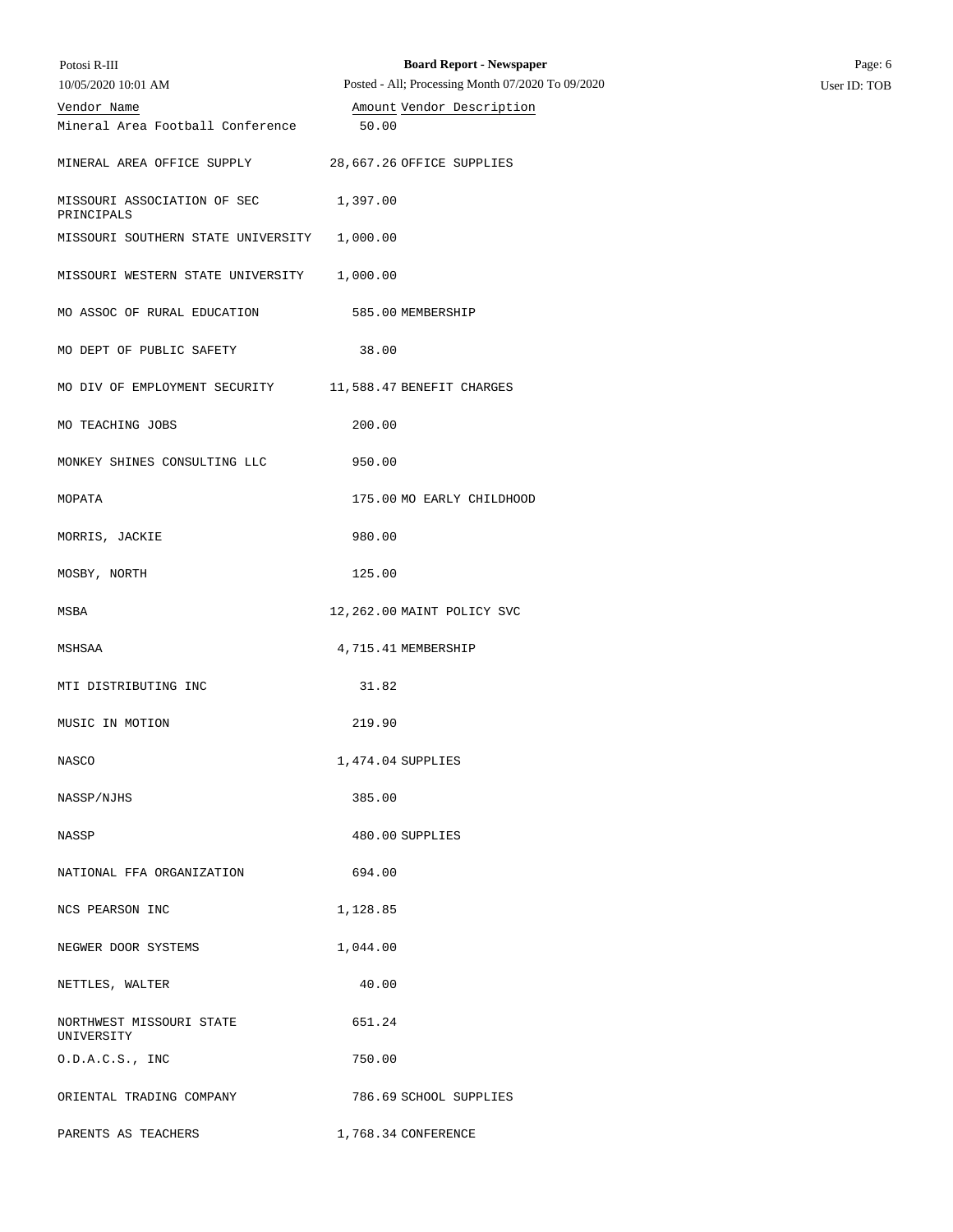| Potosi R-III                                  | <b>Board Report - Newspaper</b>                   | Page: 7      |
|-----------------------------------------------|---------------------------------------------------|--------------|
| 10/05/2020 10:01 AM                           | Posted - All; Processing Month 07/2020 To 09/2020 | User ID: TOB |
| Vendor Name                                   | Amount Vendor Description                         |              |
| PASHIA, JEFF                                  | 40.50                                             |              |
| PEEK, JOE                                     | 100.00                                            |              |
| PEPSI COLA COMPANY                            | 2,148.25 SODA                                     |              |
| PERMA BOUND BOOKS                             | 2,438.67 BOOKS                                    |              |
| PERSONAL FIRE PROTECTION                      | 2,880.30                                          |              |
| PES PETTY CASH                                | 36.76                                             |              |
| PITNEY BOWES GLOBAL FINANCIAL<br>SERVICES LLC | 366.00                                            |              |
| PLANK ROAD PUBLISHING INC                     | 112.45 TEXT                                       |              |
| PLAZA TIRE SERVICE                            | 89.95 TIRE SALES                                  |              |
| Politte, Amanda                               | 223.66                                            |              |
| PORTELL, JILLIAN                              | 651.24                                            |              |
| PORTELL, MARTY                                | 83.70 TRAVEL                                      |              |
| POSITIVE PROMOTIONS                           | 447.30 SUPPLIES                                   |              |
| POST MASTER                                   | 110.00 POSTAGE                                    |              |
| POTOSI LUMBER COMPANY                         | 697.21 SUPPLIES                                   |              |
| POTOSI, CITY OF                               | 7,871.77 GAS/WATER/UTILITIES                      |              |
| POULIEZOS, TOM                                | 125.00                                            |              |
| POWERSCHOOL GROUP LLC                         | 18,008.47                                         |              |
| PRAIRIE FARMS DAIRY                           | 6,984.85                                          |              |
| PROFFER WHOLESALE PRODUCE INC                 | 2,818.80 PRODUCE/FOOD SERVICE                     |              |
| PROTRONICS TECHNOLOGIES INC                   | 60.00                                             |              |
| PURCELL TIRE                                  | 3, 143.50 TIRES/BUS                               |              |
| QUESTAR ASSESSMENT, INC.                      | 59.40                                             |              |
| QUILL CORPORATION                             | 5,838.10 SCHOOL SUPPLIES                          |              |
| REALLY GOOD STUFF INC                         | 1,854.83 BOOKS                                    |              |
| RESERVE ACCOUNT                               | 750.00                                            |              |
| RIDDELL/ALL AMERICAN SPORTS CORP              | 7,362.53 SUPPLIES                                 |              |
| RIDDLE, HEATHER                               | 58.00                                             |              |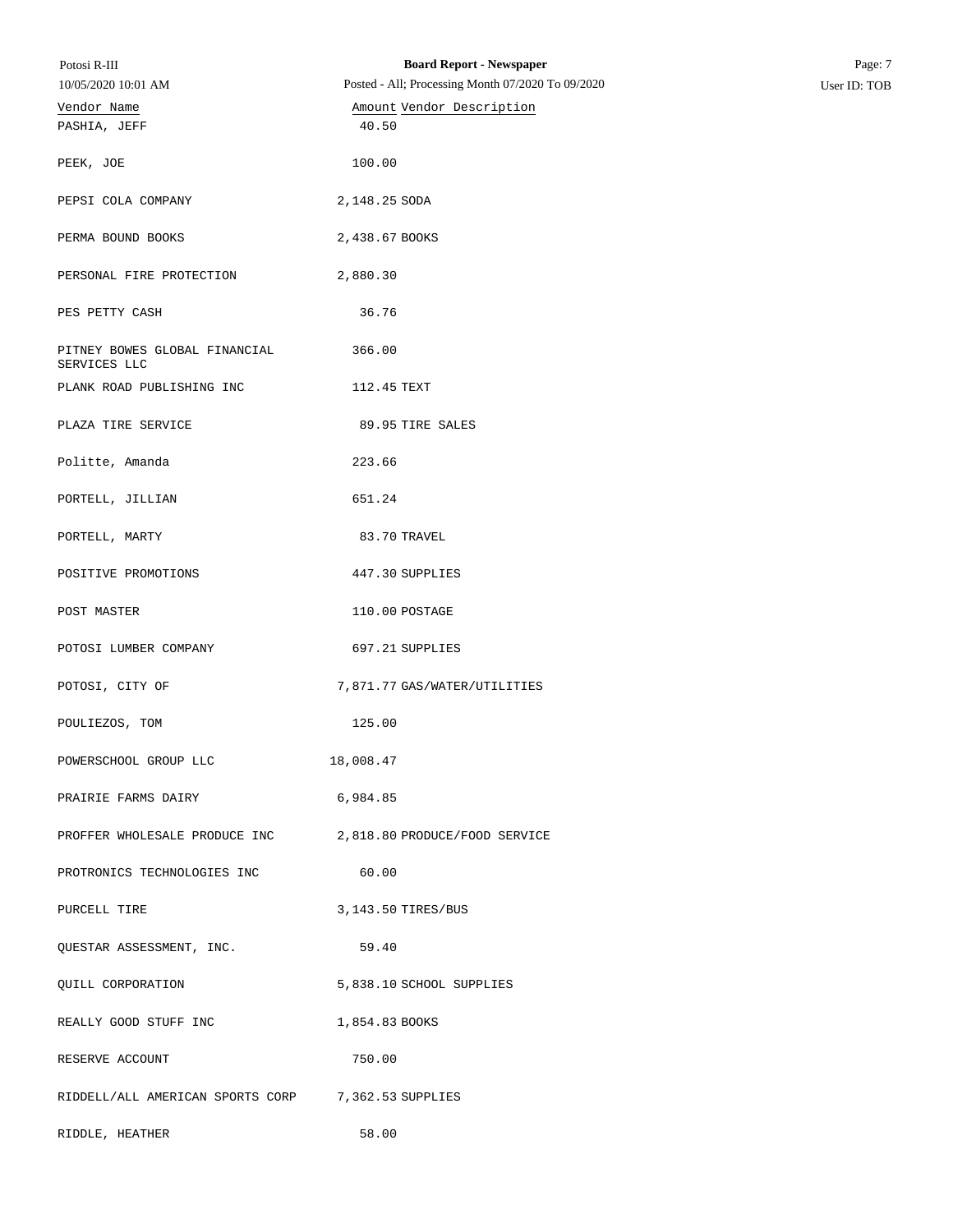| Potosi R-III                                    | <b>Board Report - Newspaper</b>                   | Page: 8      |
|-------------------------------------------------|---------------------------------------------------|--------------|
| 10/05/2020 10:01 AM                             | Posted - All; Processing Month 07/2020 To 09/2020 | User ID: TOB |
| Vendor Name                                     | Amount Vendor Description                         |              |
| ROBART REHABILITATION & WELLNESS,<br><b>LLC</b> | 480.00                                            |              |
| ROLLA HIGH SCHOOL                               | 250.00                                            |              |
| ROSETTA STONE LTD                               | 25,000.00                                         |              |
| ROYAL PAPERS INC                                | 5,456.41                                          |              |
| RYDIN DECAL                                     | 301.00                                            |              |
| S&S                                             | 86.99                                             |              |
| SAVVAS LEARNING COMPANY LLC                     | 69,083.73                                         |              |
| SCENARIO LEARNING LLC                           | 1,600.00                                          |              |
| SCHOLASTIC CLASSROOM MAGAZINES                  | 357.40                                            |              |
| SCHOOL SERVICE INC                              | 115.49                                            |              |
| SCHOOL SPECIALTY                                | 2,957.57 SCHOOL SUPPLIES                          |              |
| SCHOOLSin                                       | 14,999.85                                         |              |
| SDI INNOVATIONS                                 | 1,746.87                                          |              |
| SEAS EDUCATION, INC.                            | 3,550.00                                          |              |
| Seiberlich, Jason                               | 256.50                                            |              |
| SEMO FOOTBALL OFFICIALS<br>ASSOCIATION          | 100.00                                            |              |
| SGC FOODSERVICE                                 | 22, 425.59 SUPPLIES                               |              |
| SHERWIN WILLIAMS CO                             | 2,244.00 PAINT                                    |              |
| SHO-ME TECHNOLOGIES                             | 2,284.60                                          |              |
| SIMPSON COLLEGE                                 | 2,000.00                                          |              |
| SINCLAIR FLORIST                                | 43.00 FLOWERS                                     |              |
| SINGER, KEELI                                   | 48.00 REIMB                                       |              |
| Skaggs, Luke                                    | 125.00                                            |              |
| SMCAA                                           | 500.00 DIST ENROLL                                |              |
| SOFTWARE UNLIMITED INC                          | 2,145.00 SOFTWARE SUPPLIES AND                    |              |
| SOMETHINGCOOL.COM LLC                           | 12,588.75                                         |              |
| SOUTHEAST MISSOURI STATE<br>UNIVERSITY          | 1,000.00                                          |              |
| SOUTHEAST MO STATE UNIVERSITY                   | 1,000.00                                          |              |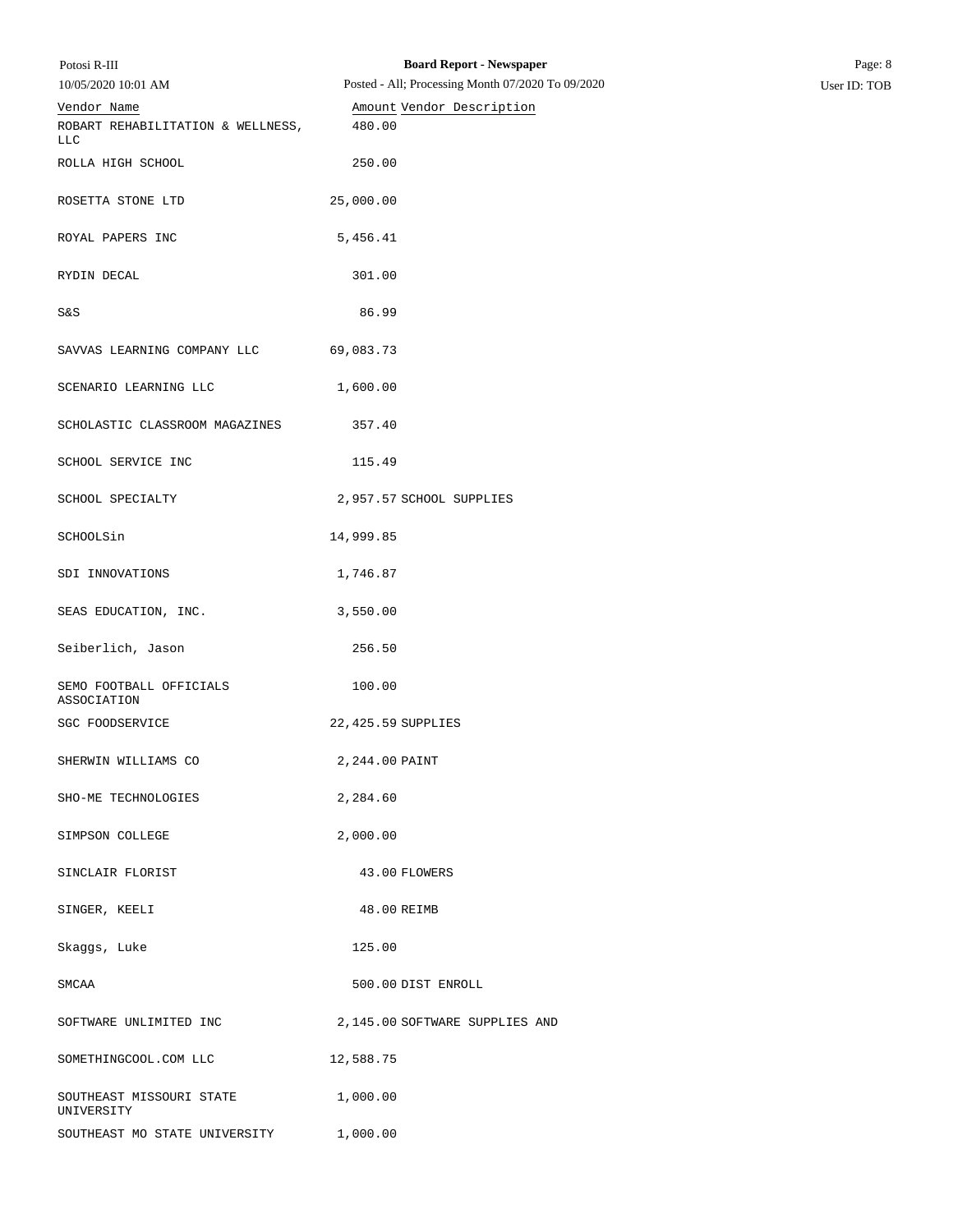| Potosi R-III                                 | <b>Board Report - Newspaper</b>                   | Page: 9      |
|----------------------------------------------|---------------------------------------------------|--------------|
| 10/05/2020 10:01 AM                          | Posted - All; Processing Month 07/2020 To 09/2020 | User ID: TOB |
| Vendor Name<br>SOUTHEAST RPDC                | Amount Vendor Description<br>0.00                 |              |
|                                              |                                                   |              |
| SPRAGUE, DANIEL                              | 125.00                                            |              |
| ST FRANCOIS COUNTY CLERK                     | 285.19 ELECTION FEE                               |              |
| STEARNS, NICK                                | 70.00                                             |              |
| SUN LIFE FINANCIAL                           | 2,753.54                                          |              |
| SUNLIGHT FEED & FARM CENTER INC              | 302.32                                            |              |
| SUPER DUPER PUBLICATION                      | 575.61                                            |              |
| SWEET MEMORIES SANDWICH SHOP                 | 622.50 FOOD                                       |              |
| TEACHER CREATED RESOURCES                    | 133.99                                            |              |
| TEACHER DIRECT                               | 13,651.16                                         |              |
| TECH ELECTRONICS, INC.                       | 6,099.73 MAINT                                    |              |
| TFD SUPPLIES                                 | 495.00                                            |              |
| THEMES & VARIATIONS INC                      | 149.95                                            |              |
| THYSSENKRUPP ELEVATOR CORP                   | 1,336.95 MAINTENANCE                              |              |
| TIRE BARGAINS                                | 10.00                                             |              |
| TITAN INDUSTRIAL CHEMICALS LLC               | 698.00                                            |              |
| TRANE                                        | 6,595.29                                          |              |
| TRENTMAN, STACY                              | 70.55                                             |              |
| TROJAN INTERMEDIATE SCHOOL                   | 125.00 OPEN PETTY CASH/TIS                        |              |
| UNIVERSAL CHEERLEADERS ASSN                  | 118.00                                            |              |
| UNIVERSITY OF MISSOURI ST LOUIS              | 1,000.00                                          |              |
| UNIVERSITY OF MISSOURI-COLUMBIA AR 37,914.85 |                                                   |              |
| US FOODS, INC.                               | 8,977.95                                          |              |
| USA TEST PREP LLC                            | 2,075.00                                          |              |
| USPOSTMASTER                                 | 285.00                                            |              |
| VERIZON                                      | 459.70                                            |              |
| VISA CARD SERVICES                           | 18,801.66                                         |              |
| W W GRAINGER INC                             | 875.52 MAINT SUPPLIES                             |              |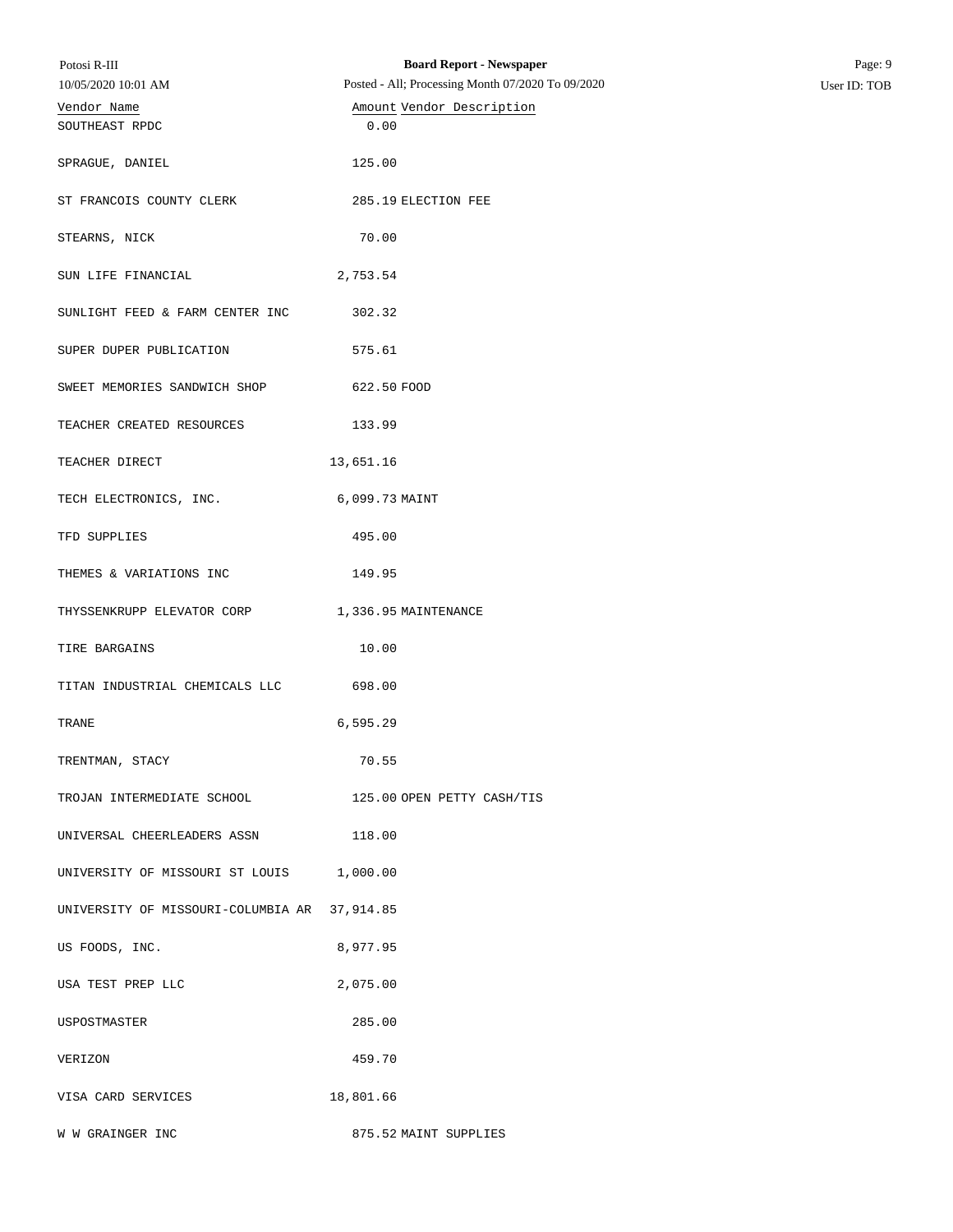| Potosi R-III                               | <b>Board Report - Newspaper</b>                                   |             | Page: 10     |
|--------------------------------------------|-------------------------------------------------------------------|-------------|--------------|
| 10/05/2020 10:01 AM                        | Posted - All; Processing Month 07/2020 To 09/2020<br>User ID: TOB |             |              |
| Vendor Name                                | Amount Vendor Description                                         |             |              |
| WALMART COMMUNITY                          | 5,740.11 SUPPLIES                                                 |             |              |
| WALTER, SHERRY                             | 250.00                                                            |             |              |
| WARDENS EAST END LAUNDRY INC               | 15.75 MOPS CLEANED/HS                                             |             |              |
| WASHINGTON COUNTY CLERK                    | 11,009.91                                                         |             |              |
| WASTE CONNECTIONS OF MO                    | 5,205.44                                                          |             |              |
| WAYDE'S EQUIPMENT LLC                      | 343.19                                                            |             |              |
| WEST MUSIC                                 | 207.49                                                            |             |              |
| WESTMINSTER COLLEGE                        | 1,000.00                                                          |             |              |
| WILSON LANGUAGE TRAINING CORP.             | 1,008.72                                                          |             |              |
| WILSON TRUCK SERVICE                       | 490.00 TRUCK SERVICE                                              |             |              |
| WILSON, BRYCE                              | 450.00                                                            |             |              |
| WINDSOR HIGH SCHOOL                        | 100.00                                                            |             |              |
| WINICK, ALEXIS                             | 350.00                                                            |             |              |
| WINSTON, TOBIAS                            | 0.00                                                              |             |              |
| Wiseman, Joshua                            | 125.00                                                            |             |              |
| Woods, Jennifer                            | 416.92                                                            |             |              |
| WOODS, JOHN                                | 40.00                                                             |             |              |
| Wright City Band Boosters                  | 325.00                                                            |             |              |
|                                            |                                                                   | Fund Total: | 1,366,152.80 |
| Checking<br>$\mathbf{1}$<br>Fund: 20       | Teachers                                                          |             |              |
| FARMINGTON R7 SCHOOL DIST                  | 721.40                                                            |             |              |
| NHC REHAB MISSOURI                         | 319.50                                                            |             |              |
| ST JAMES R-1 SCHOOL DIST                   | 103.89 EDUCATIONAL SERVICES                                       |             |              |
|                                            |                                                                   | Fund Total: | 1,144.79     |
| Checking                                   | 1 Fund: 40 Capital Projects                                       |             |              |
| A&B AUBUCHON INVESTMENTS                   | 24,000.00                                                         |             |              |
| BROCK INDUSTRIAL SERVICES, LLC. 404,847.00 |                                                                   |             |              |
| BROCKMILLER CONSTRUCTION INC               | $1,120,034$ .                                                     |             |              |
| BSN SPORTS LLC                             | 200.00                                                            |             |              |
| BULTE COMPANY                              | 12,710.00                                                         |             |              |